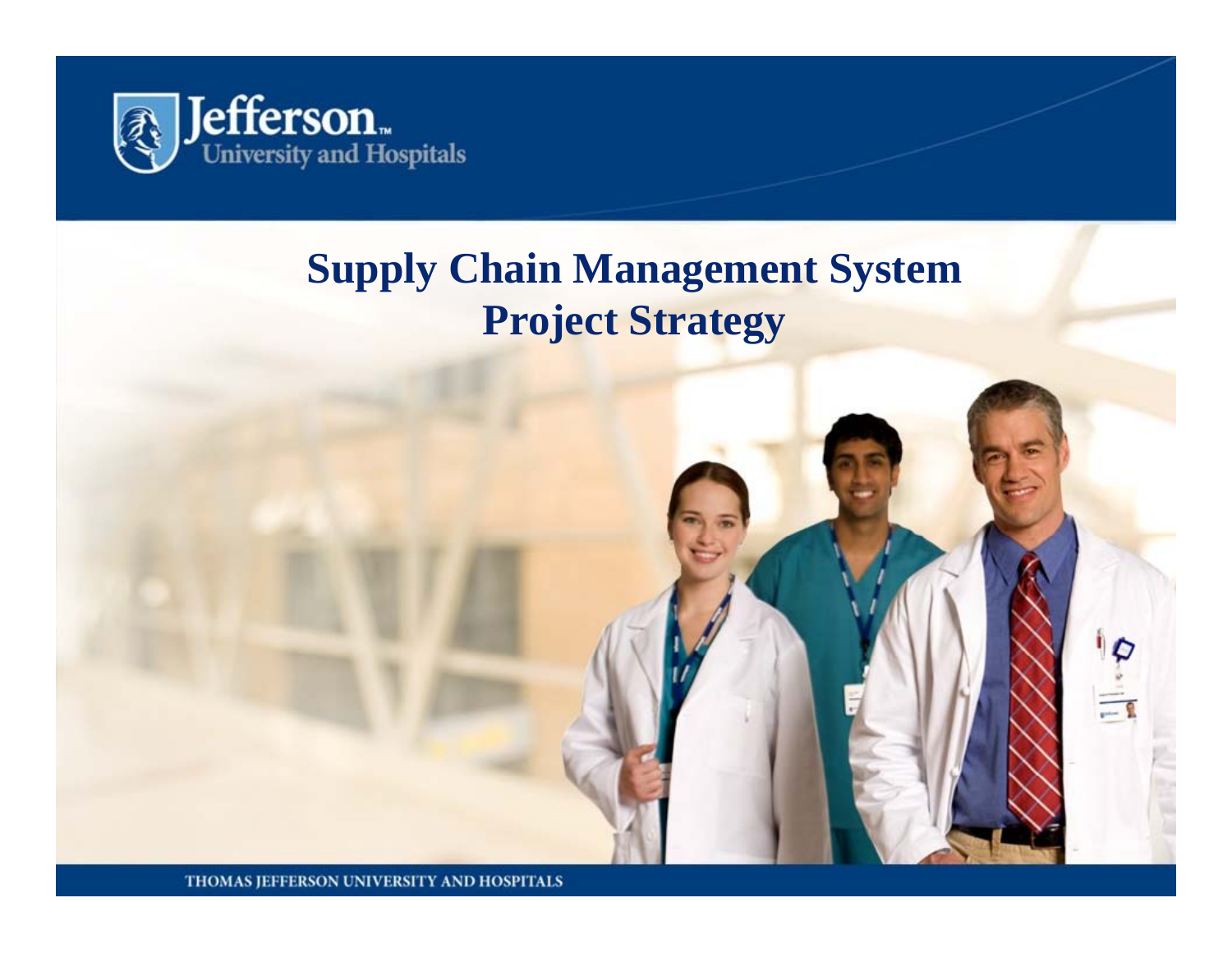### **Agenda**

- $-$  Introduction  $\&$  Purpose
- Vision
- Goals
- Success Factors
- Objectives

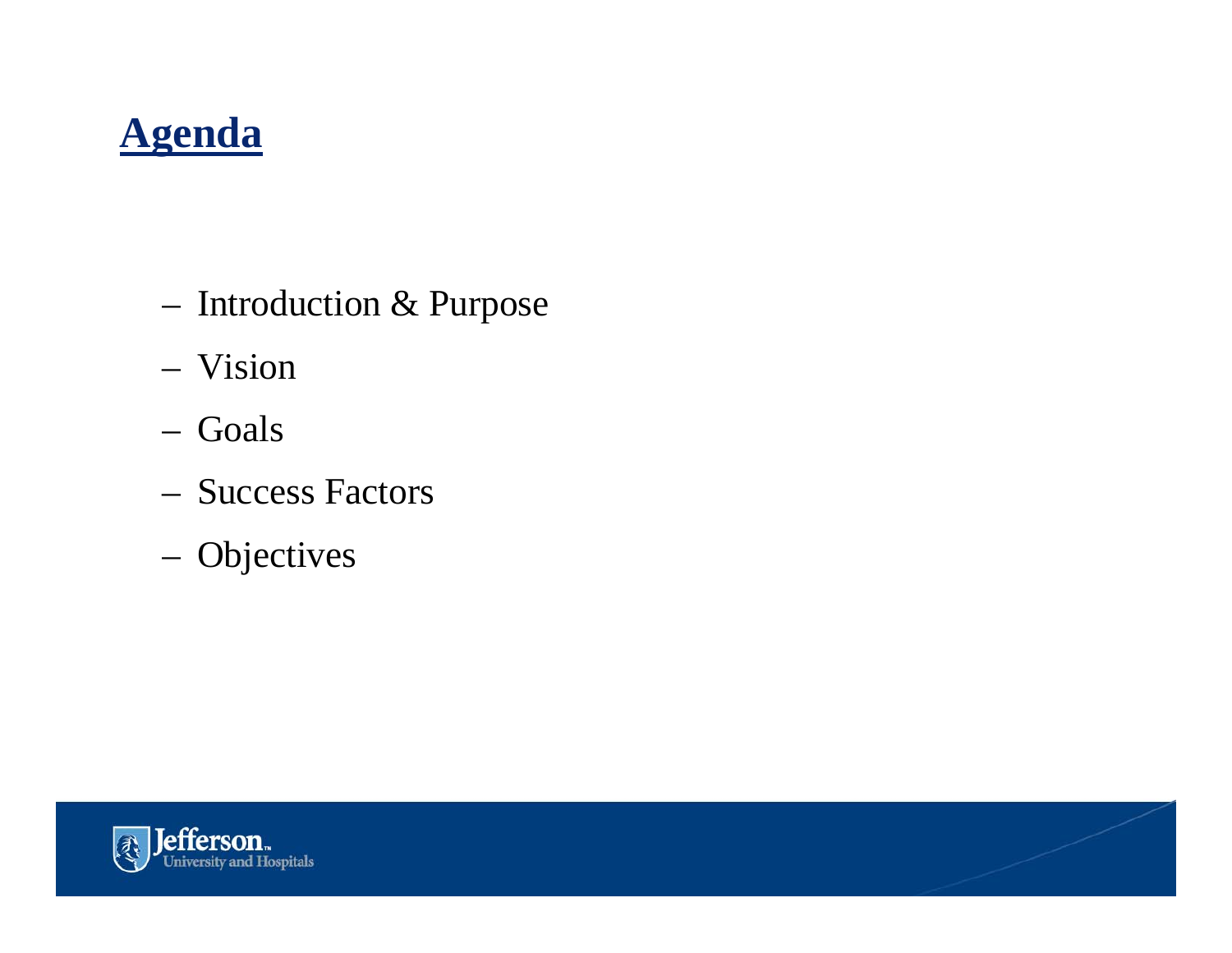### **Introduction & Purpose**

- • Over the past several months members of the Advisory committee, project team and representatives of the functional areas have met to develop a vision, goals, critical success factors and objectives to serve as a guide for the business process redesign and implementation of the PeopleSoft Supply Chain Management System (SCM).
- • The vision describes the desired state of the system and process functionality at a high level, the goals represent the broad objectives to realize the vision, the critical success factors are the accomplishments needed to reach our goals, and the objectives represent the tasks that need to be com pleted.

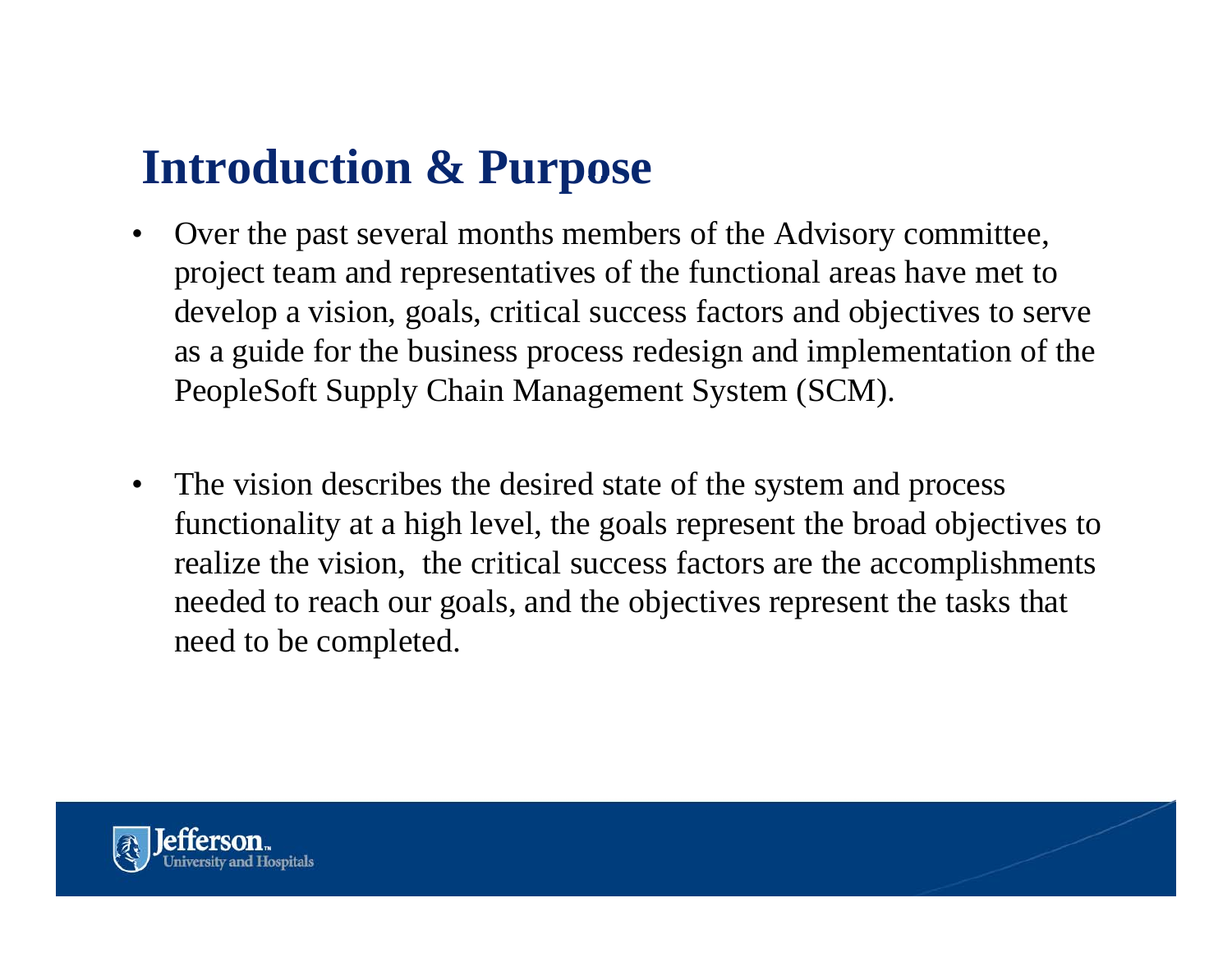## **Vision**

Jefferson is dedicated to be among the leading academic medical centers in all aspects of patient care, academic excellence, and research innovation.

In support of this commitment, the supply chain management (SCM) practice at Jefferson will enable the integration of people, processes, data, and technology to optimize the management of finance, inventory, contracts, and purchasing. SCM will provide value and competitive advantage through efficiencies, the elimination of redundancies, and the establishment of decision metrics to meet and align the interests of our physicians, clinicians, staff, managers, executives, and other organizational leaders.

By virtue of this alignment, the management and stewardship of Jefferson resources will be enhanced to provide straightforward and timely access to accurate financial and operational information.

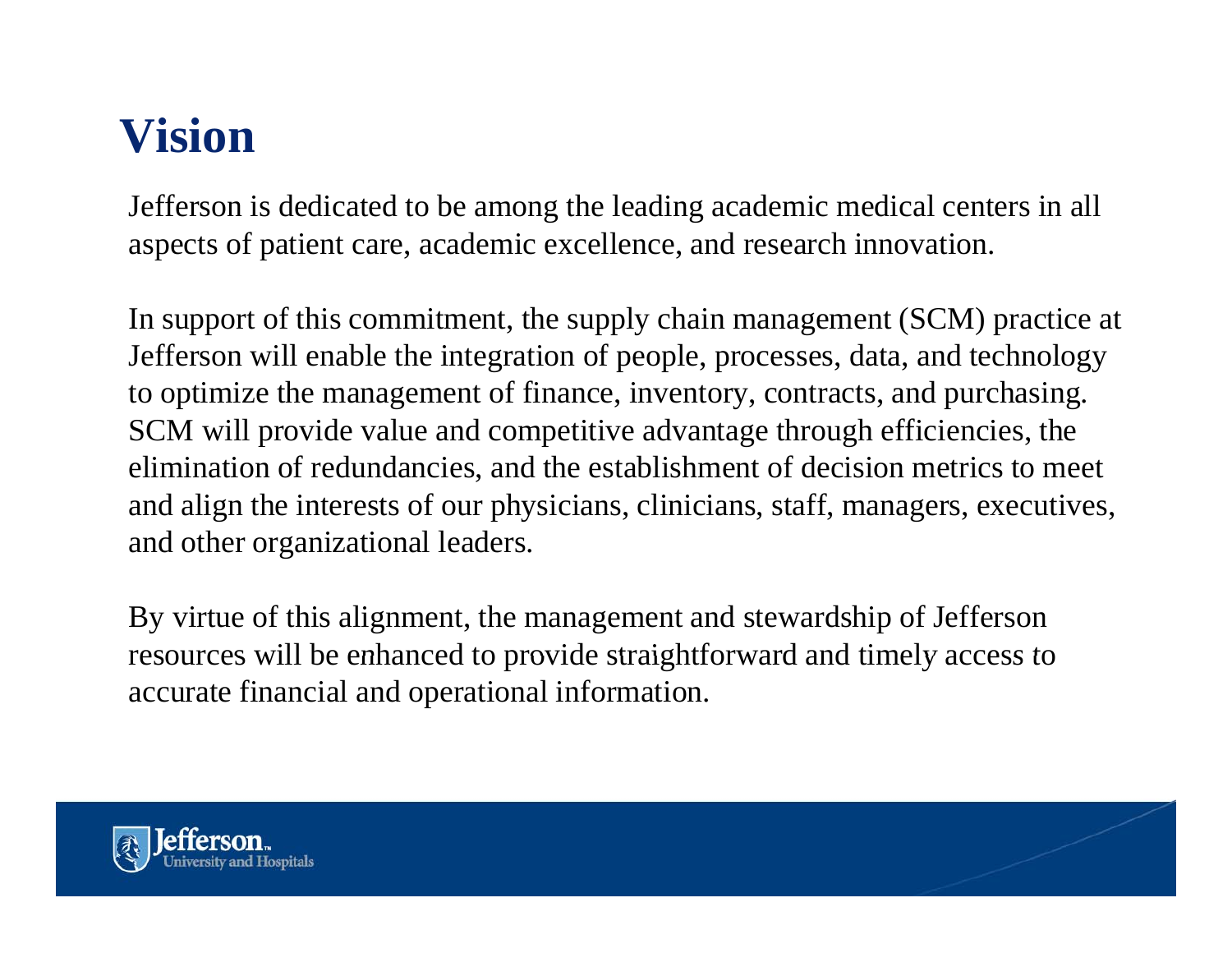### **Goals**

- $\bullet$  Reduce non-value added processes, eliminate redundancies and inefficiencies.
- $\bullet$  Provide supply cost detail that will allow analysis of supply expenditures at multiple levels of the organization.
- $\bullet$  Implement a reliable and seamless integration of the SCM system with other financial, clinical, and supporting systems.
- $\bullet$  Obtain top performance in supply cost and supply chain labor expense key performance indicators.

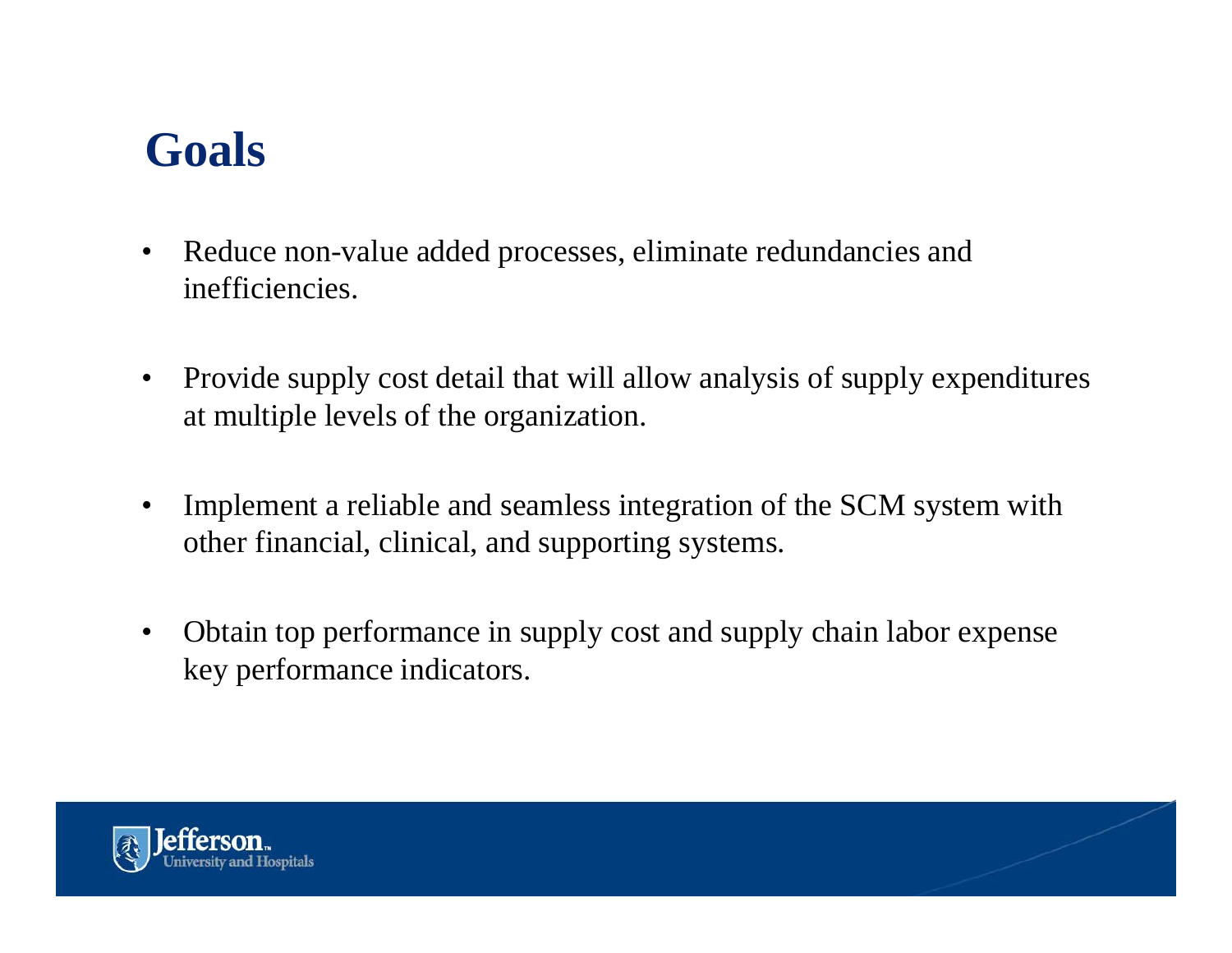# **Reduce and/or eliminate organizational process redundanci i ffi i i ies and ineffi c ienc ies.**

- • **Critical Success Factors**
	- A Standardized workflow process.
	- A Committed adoption of best practices.
	- Centralized processing across all business units and entities.
	- Minimize customized procurement and other non-system processes.
	- A Single Point of entry for all procurement transactions.
	- $-$  Seamless requisition and approval of transactions.
	- Elimination of Redundant Data and Processes.

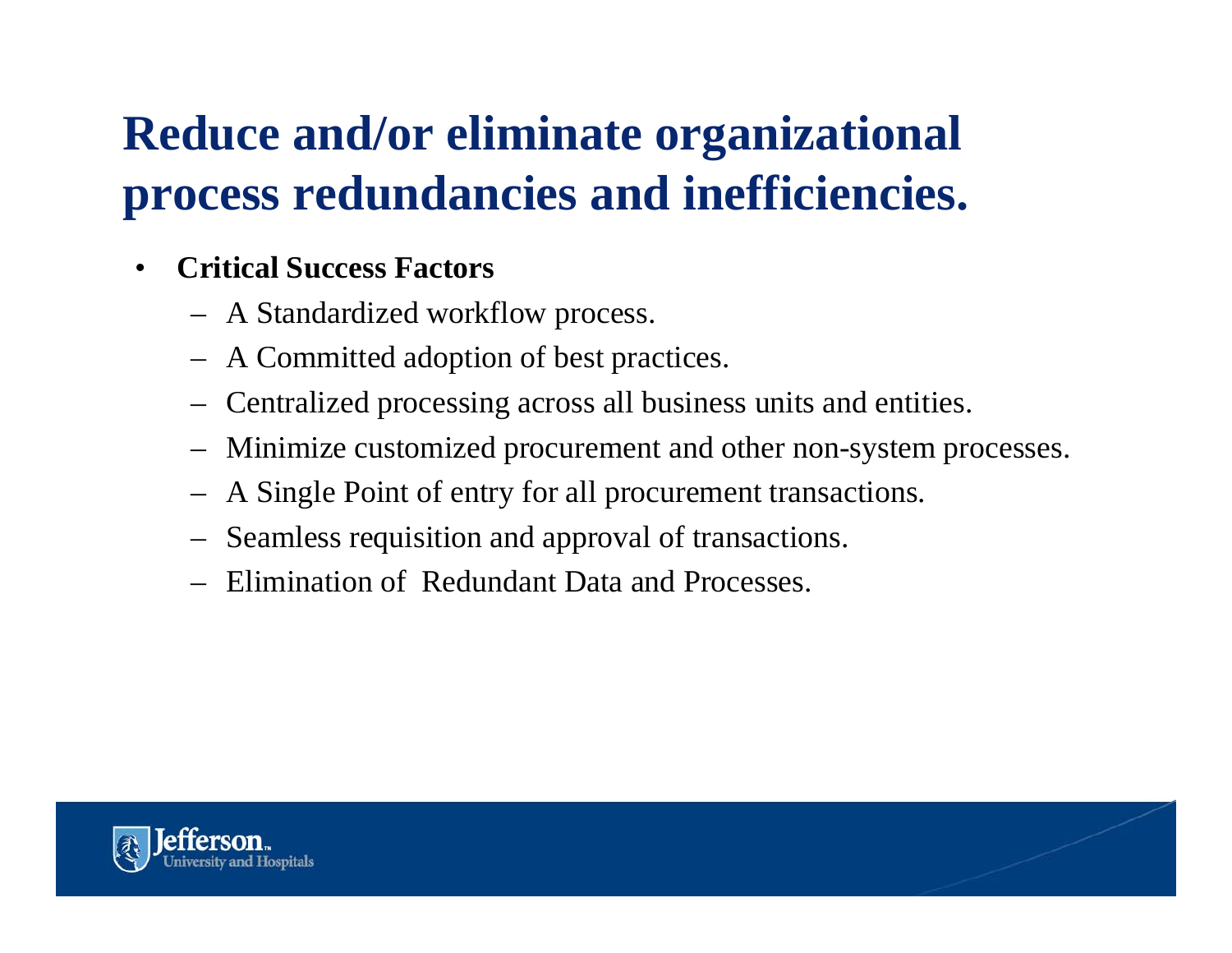# **Reduce and/or eliminate organizational process redundancies and inefficiencies.**

#### $\bullet$ **Objectives**

- Create a single, accurate and comprehensive ITEM MASTER, to be the acknowledged "Source of Truth"
- Facilitate paperless processing utilizing document imaging technology
- Purchasing controls and processes for managing preference and noncontracted items
- Timel yp gp rocess for evaluatin g products and contracts.
- Development of a simplified, clearly-defined approval process.

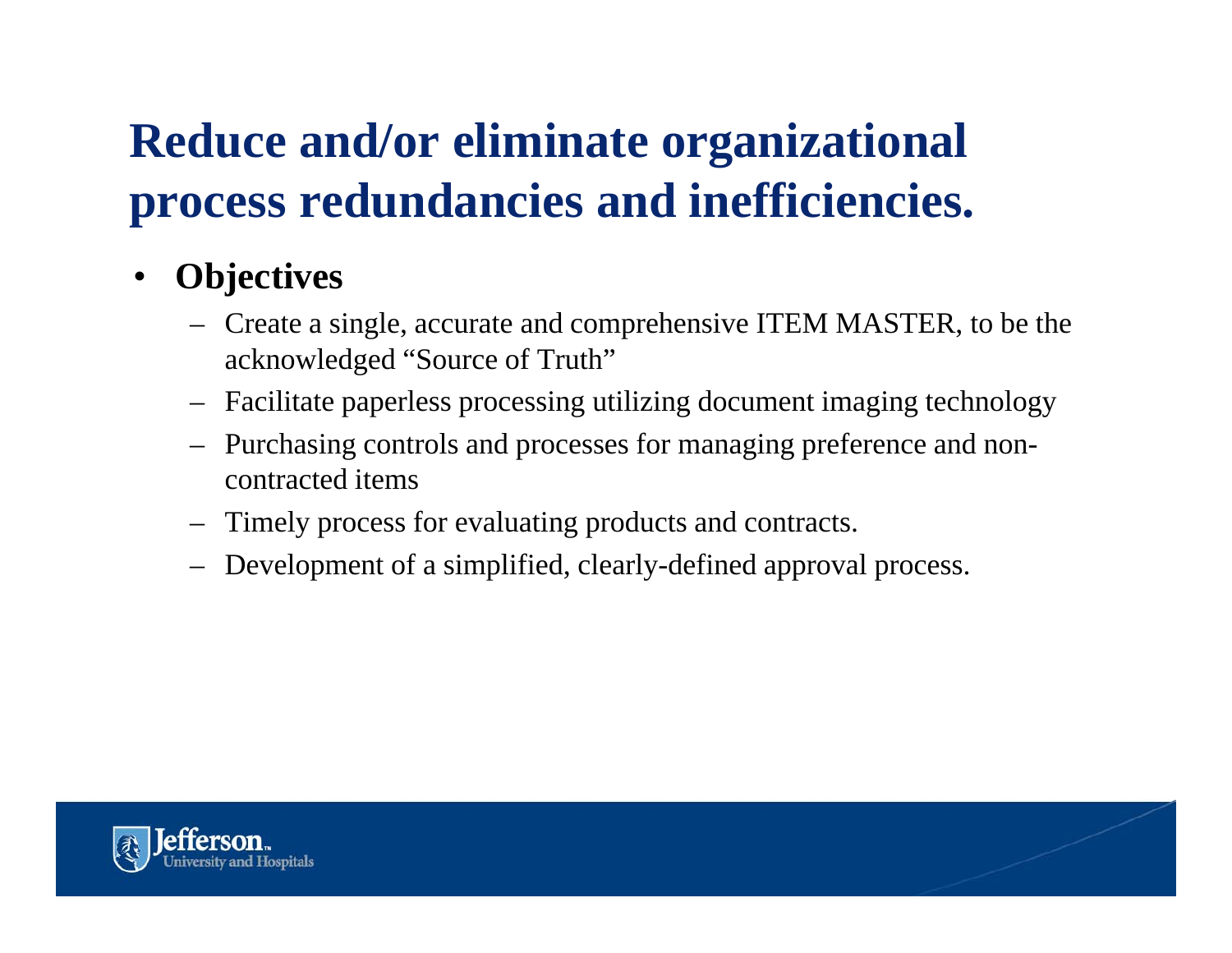# **Reduce and/or eliminate organizational process redundancies and inefficiencies.**

- $\bullet$  **Objectives – continued**
	- Reduce Number of Vendors
		- Eliminate non-traditional Vendor use.
		- Enable standardization of products.
	- –Create a Web-based strategic sourcing process.
	- – $-$  Consolidate supply expenditure data across the organization.
	- – Reduce transaction processing time from requisition processing through payment
	- Eliminate the use of check requests for product and service purchases

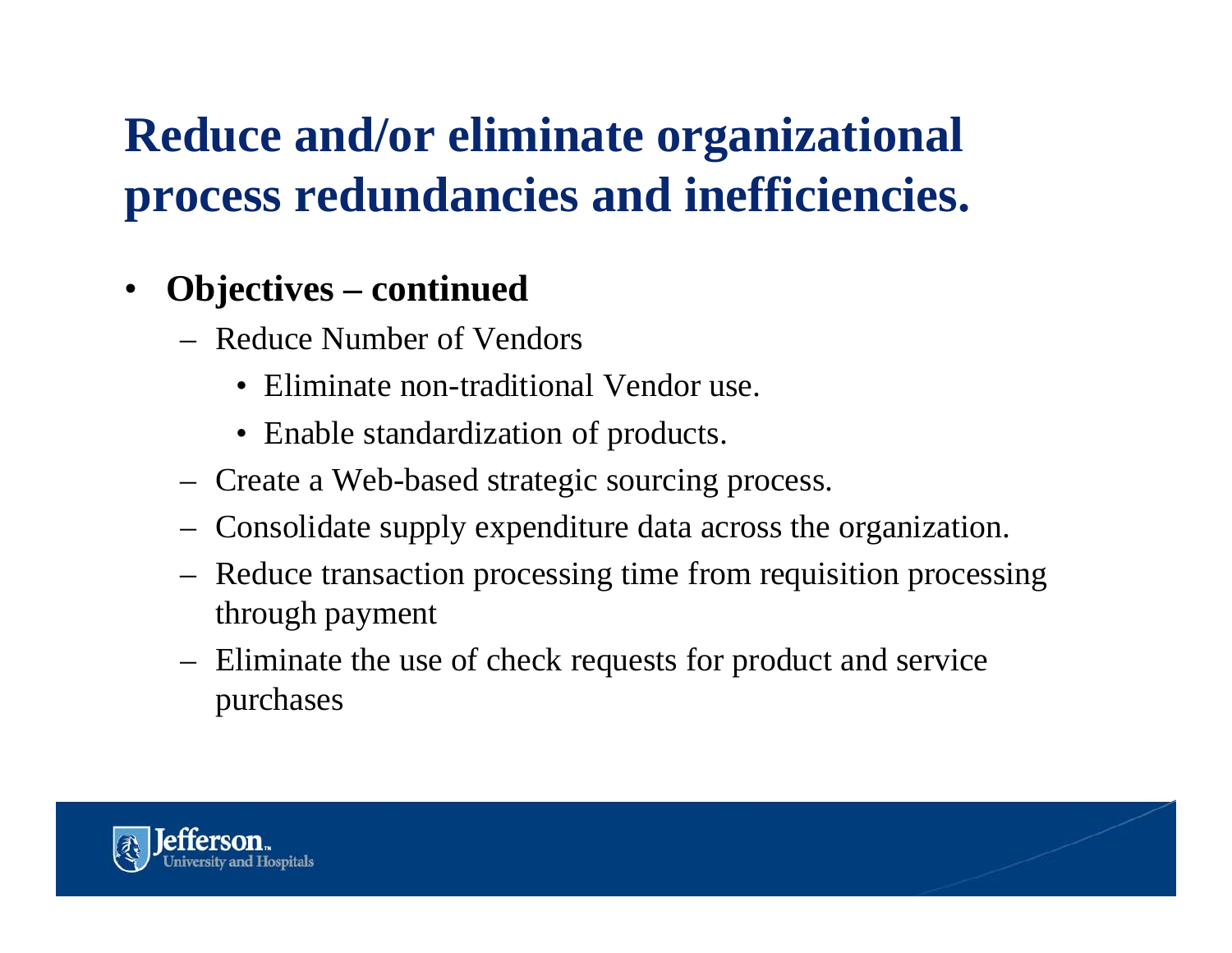# **Provide supply cost detail that allows analysis of supp y p p l y ex penditures at multi ple levels of the organization..**

#### •**Critical Success Factors**

- – Enable the analysis of service line, product, case and physician supply expenditure costs by providing data to other software systems.
- $-$  Ability to segment by supplier/manufacturer and item categories for negotiation & contracting.
- –Ability to forecast supply expenditures for supply demand planning.
- -Access to expenditure data for analysis, monitoring and benchmarking.
- - Ability to identify cost-effective suppliers/partners in support of Value Analysis, Clinical Resource Management and JHS initiatives.

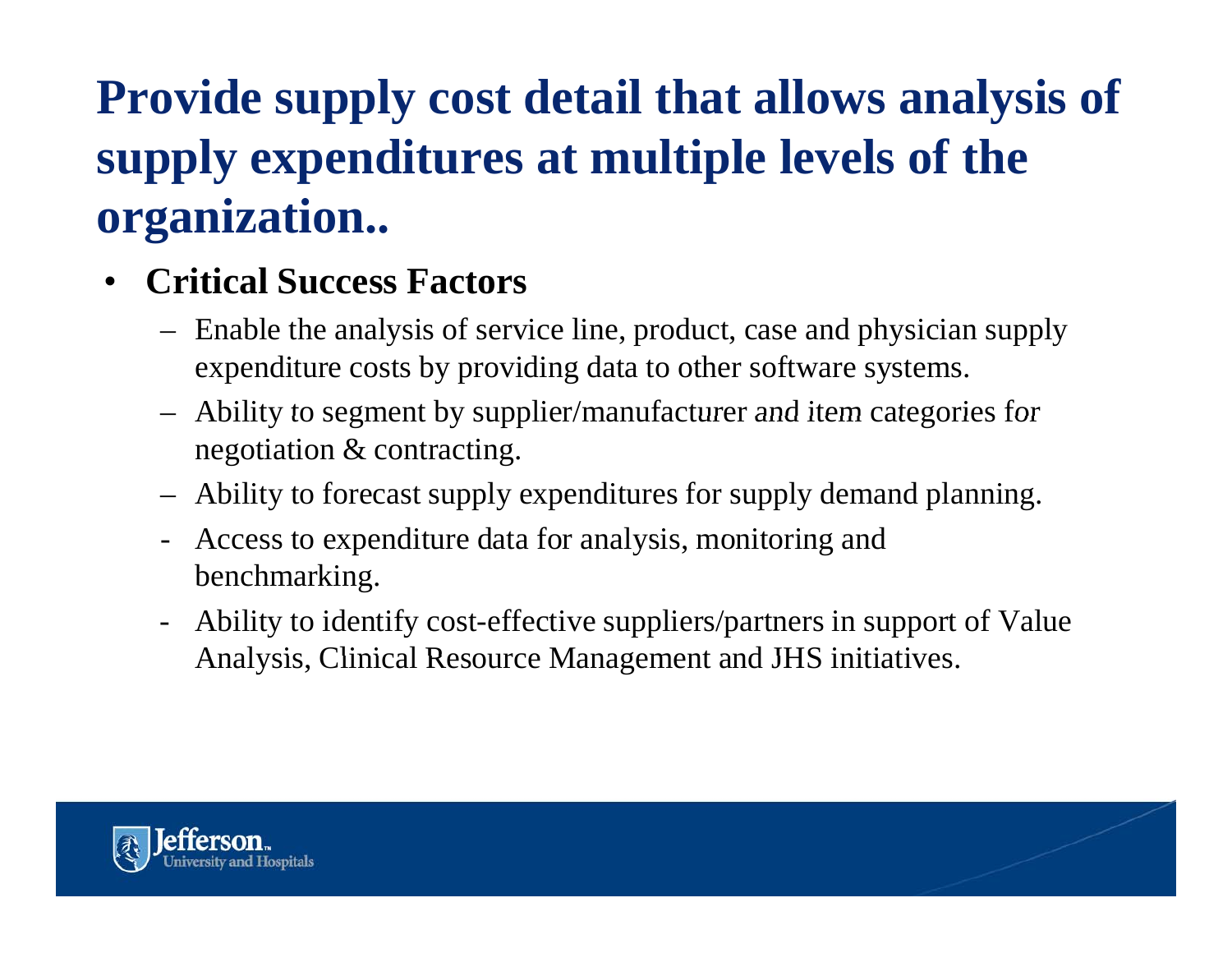# **Provide supply cost detail that allows analysis of supply expenditures at multiple levels of the multiple organization.**

- • **Objectives**
	- – Reduce Asset Inventory and Expensed Inventory through forecasting and demand analysis. Optimize Inventory turnover in order to reduce Inventory and waste.
	- –Standardize and categorize the Item Master and Vendor files.
	- Online "drill-down" ca pabilities.
	- – Integrate Item master with the Charge Description Master and other supply related systems.
	- –- Create utilization and management reports.
	- – Require validation against Chart of Accounts for Division/Cost Center combination from point of Requisition onward.

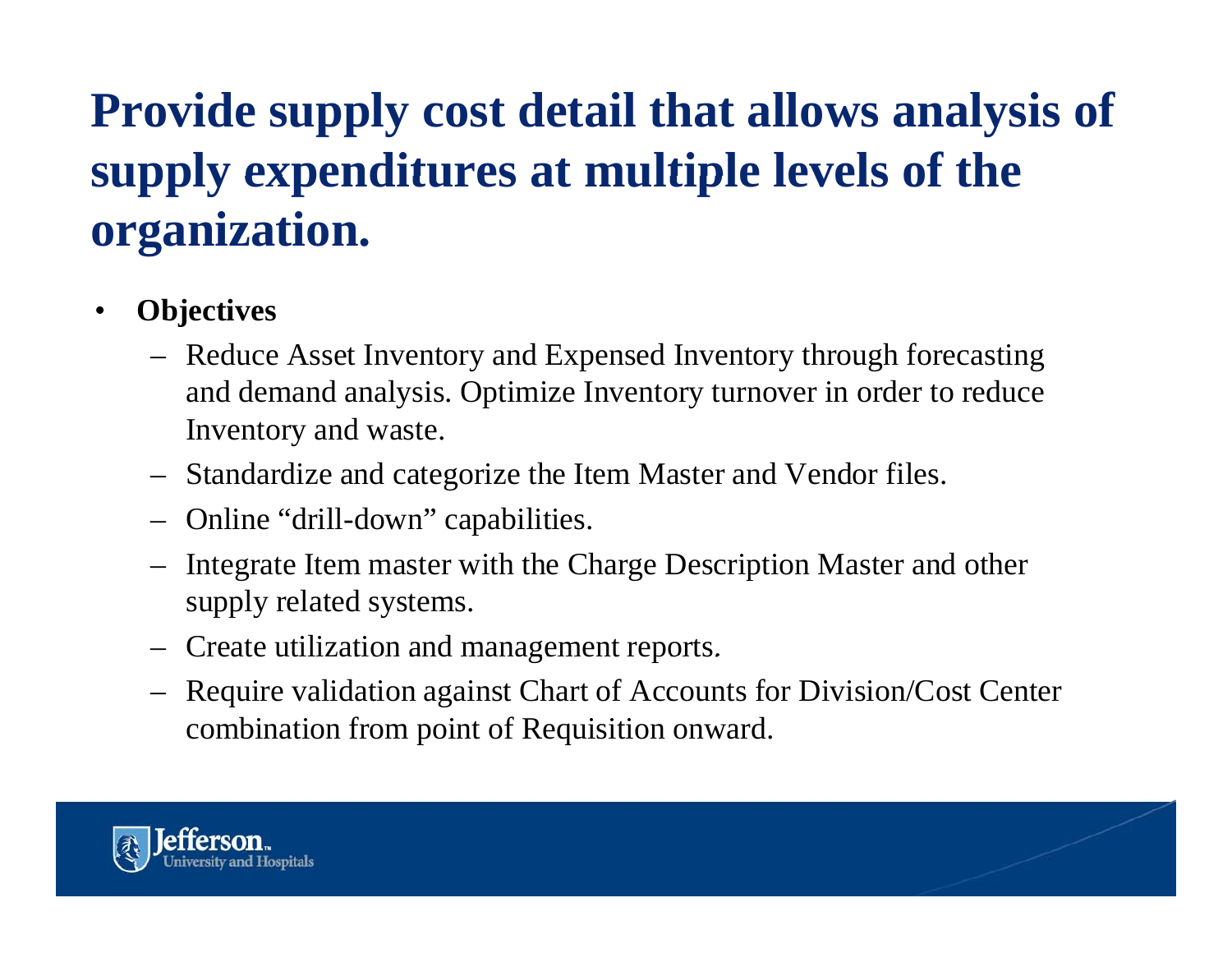# **Implement a reliable and seamless integration of the SCM system with other the with financial, clinical, and supporting systems.**

#### $\bullet$ **•** Critical Success Factors

- Standardization of all Purchasing, Contracting, Asset Management, Treasury and Accounts Payable transactions and processes.
- Coordinated activities of suppliers, distribution and payment in a cost effective and customer service**-**oriented environment.
- Timely and accurate synchronization/update of data with internal clinical and supporting systems.
- Elimination of manual interventions and redundant processes.
- Implement electronic workflows for all transactions.

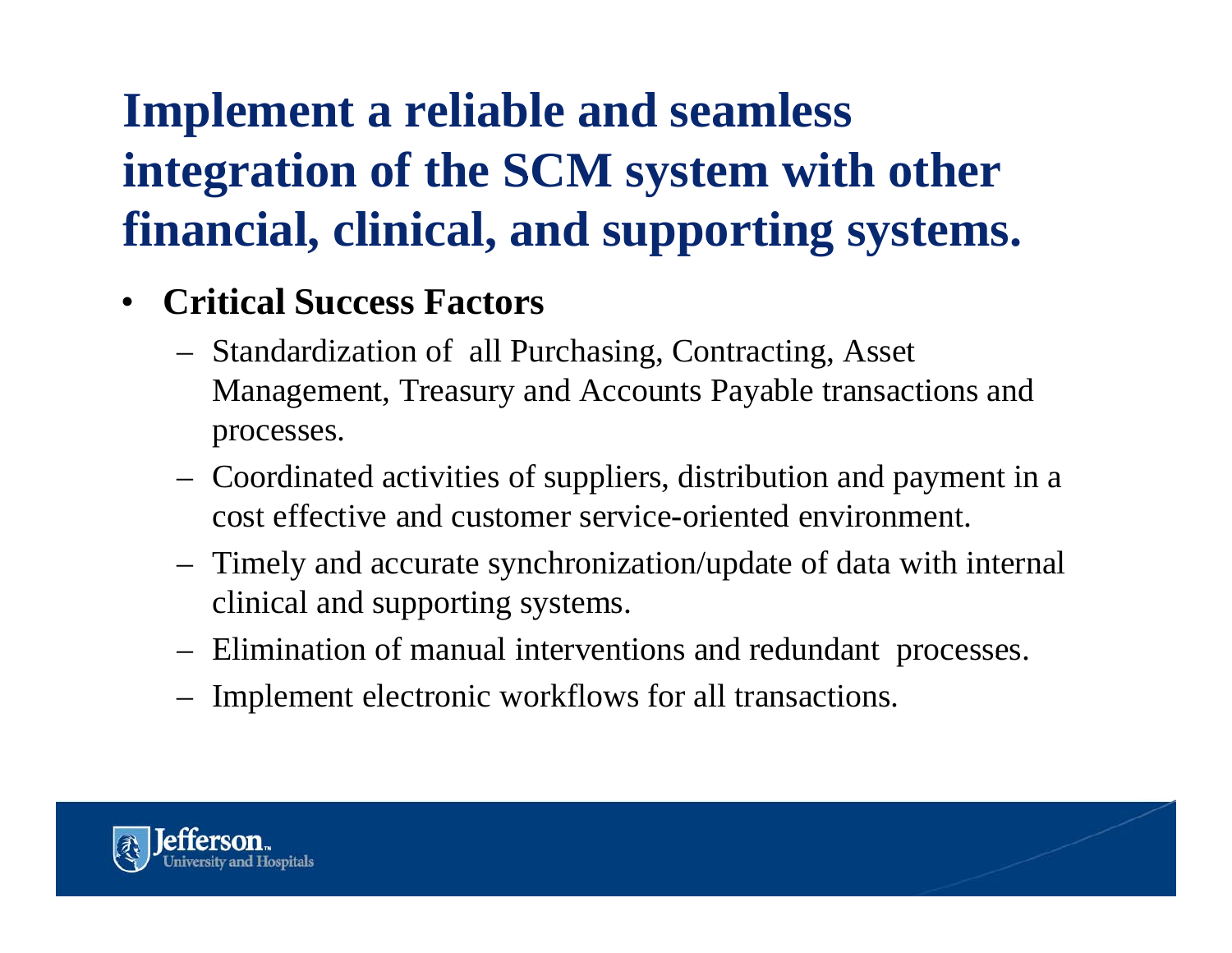# **Implement a reliable and seamless integration of the SCM system with other the with financial, clinical, and supporting systems.**

- $\bullet$  **Objectives**
	- – Real time data on procurement transactions throughout the transaction life cycle.
	- –Integration between Item Master and clinical systems.
	- –Timely Pricing, Usage and Replenishment transactions.
	- – $-$  Enable access to expenditure/source detail from multiple PS modules.
	- External electronic transaction processing with vendors, banks and other business partners.
	- Single sign-on to SCM applications.

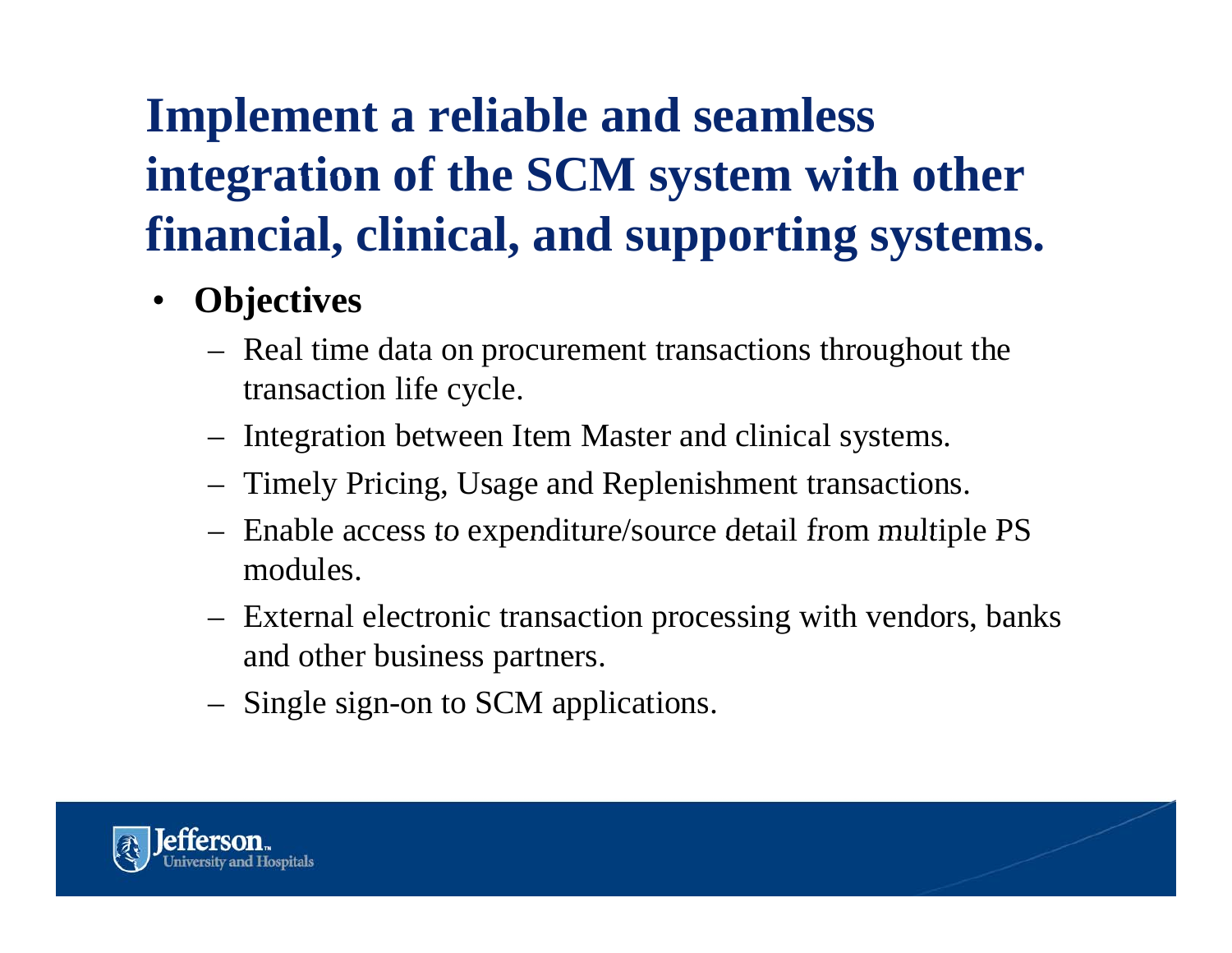# **Obtain top performance in supply cost and supply chain expense key performance expense key performance indicators.**

- • **Critical Success Factors**
	- Ability to monitor contract compliance.
	- A developed set of metrics to monitor the efficiency, effectiveness and value of the supply chain.
	- Robust strategic sourcing process